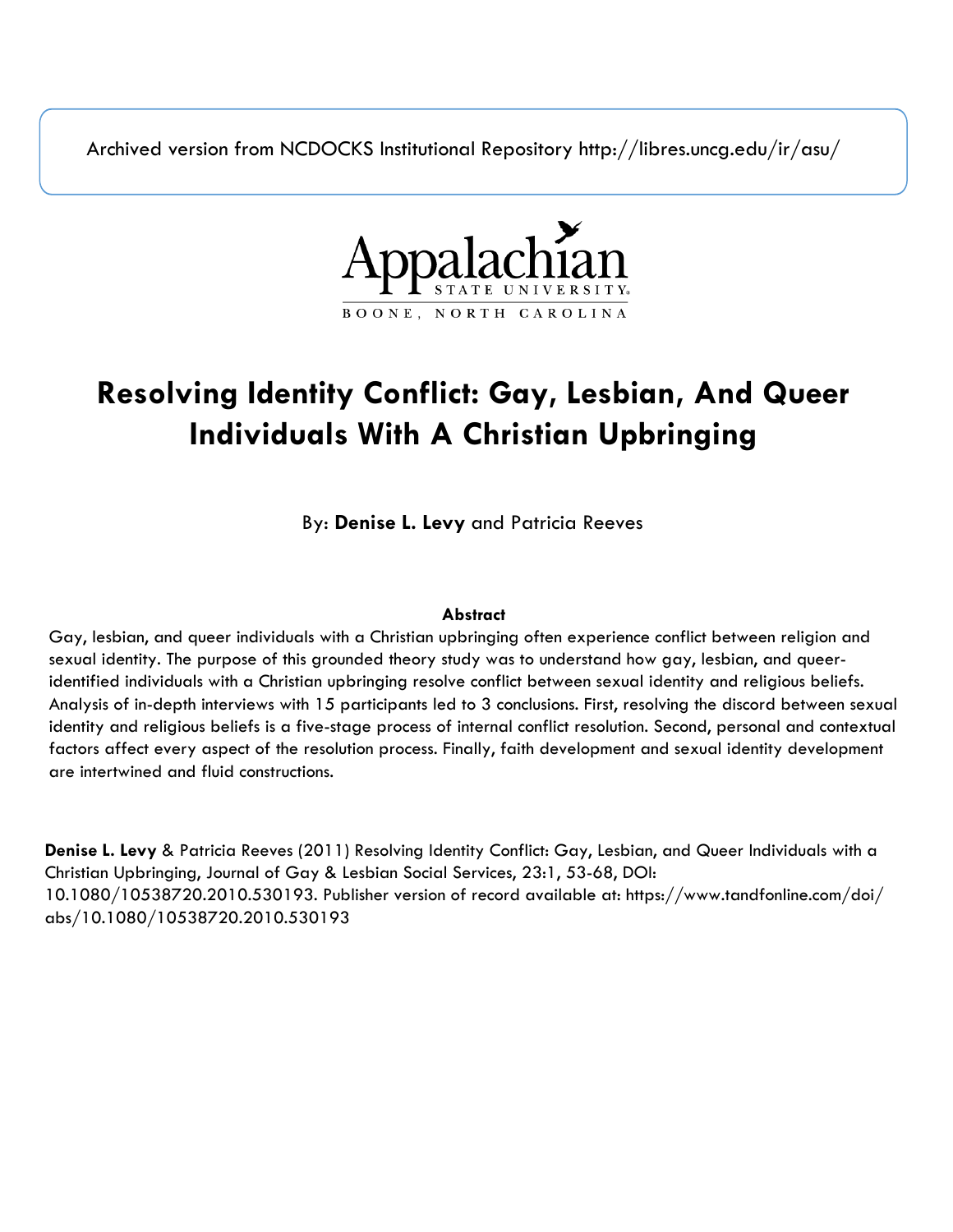# **Resolving Identity Conflict: Gay, Lesbian, and Queer Individuals with a Christian Upbringing**

#### DENISE L. LEVY

*Appalachian State University, Boone, North Carolina*

PATRICIA REEVES *University of Georgia, Athens, Georgia*

*Gay, lesbian, and queer individuals with a Christian upbringing often experience conflict between religion and sexual identity. The purpose of this grounded theory study was to understand how gay, lesbian, and queer-identified individuals with a Christian upbringing resolve conflict between sexual identity and religious beliefs. Analysis of in-depth interviews with 15 participants led to 3 conclusions. First, resolving the discord between sexual identity and religious beliefs is a five-stage process of internal conflict resolution. Second, personal and contextual factors affect every aspect of the resolution process. Finally, faith development and sexual identity development are intertwined and fluid constructions.*

*KEYWORDS sexuality, spirituality, identity, grounded theory*

*I was mostly focused not just on what it was to be gay, but I was trying to figure out what it was to be gay and Christian. Because if I could not find some way to make the two things come together, there is no way I would have been able to come out, because it would have shattered my identity. (Mark)*

*I couldn't give up on homosexuality. I knew that's who I was. It made me give up on Christianity. ... It's a painful process to lose your faith. ... Trust me. Having your faith die is not easy. (Allen)*

Address correspondence to Denise L. Levy, Assistant Professor, Department of Social Work, Appalachian State University, 9C Chapell Wilson Hall, ASU Box 32155, Boone, NC 28608. E-mail: levydl@appstate.edu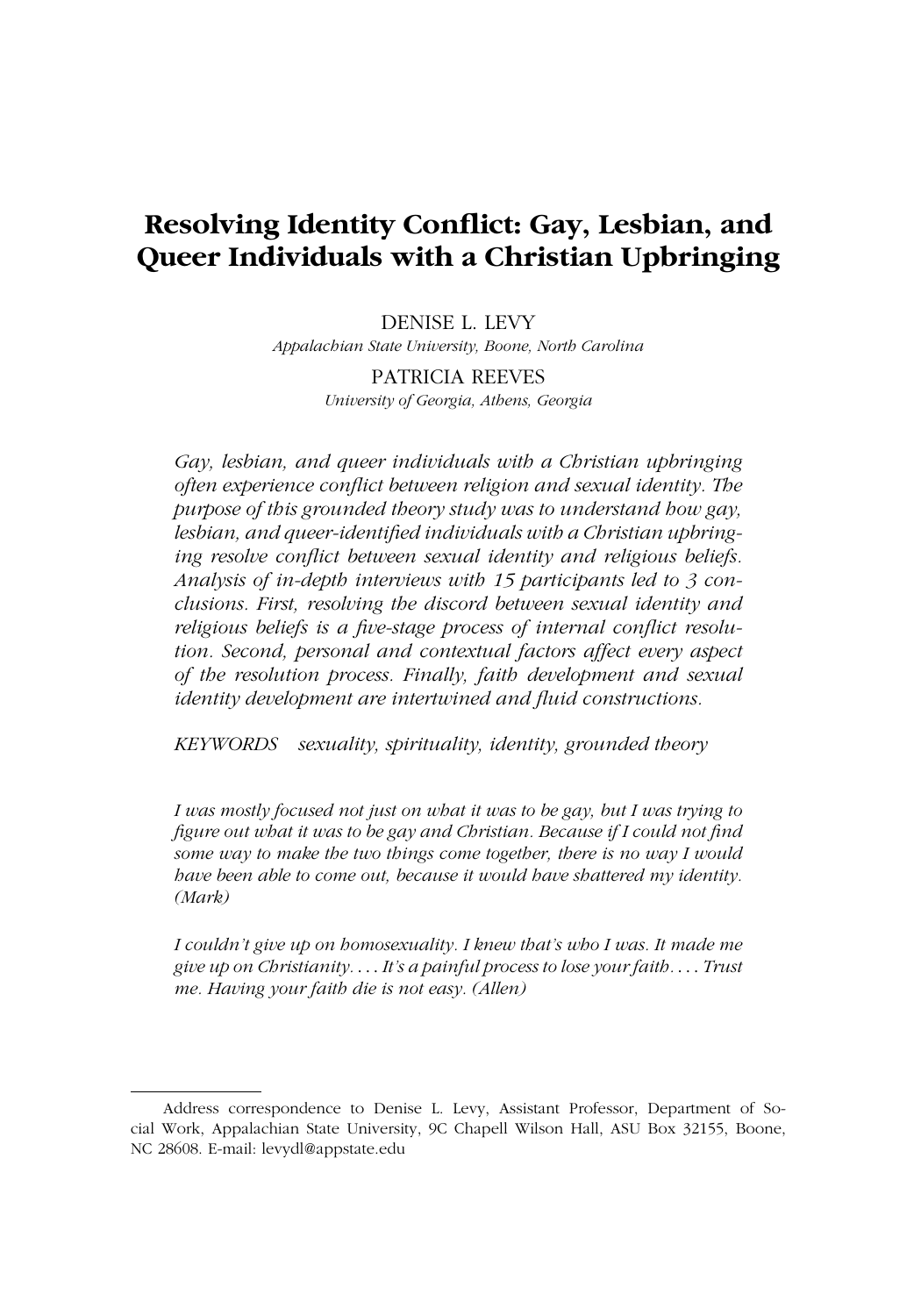#### INTRODUCTION

For numerous Christians, religion is the foundation and centerpiece of their lives. Religious institutions provide a social network, a source of emotional support, and a value base. Many turn to religion as they make important decisions because their belief systems help answer some of life's essential questions (Deutsch, Coleman, & Marcus, 2006). But what happens when religious beliefs come into conflict with other aspects of identity? Most Christians and Christian churches contend that homosexuality is a sin (Levy, 2009). For example, the Southern Baptist Convention (1999–2007), which is the largest Protestant denomination in the United States and boasts more than 16 million members, has taken the following position: "Homosexuality is not a 'valid alternative lifestyle.' The Bible condemns it as sin. It is not, however, unforgivable sin. The same redemption available to all sinners is available to homosexuals. They, too, may become new creations in Christ" (*Sexuality*, paragraph 1). This belief has been echoed by numerous Christian denominations.

How, then, do gay, lesbian, and queer Christians deal with conflict between religious beliefs and sexual identity? In the existing research on this topic, several studies have sought to understand the ways in which gays and lesbians view their spiritual journeys (Shallenberger, 1996; Yip, 2003). As they develop spiritual and religious beliefs, many become critical of institutionalized religion (Yip, 2003), while others seek congregations that are accepting and welcoming (Rodriguez & Oullette, 2000). For those who attend gay-positive churches, such as the Metropolitan Community Church (MCC), involvement is highly correlated with the integration of sexual and Christian identity (Rodriguez & Ouellette, 2000). Unlike most denominations, these congregations acknowledge the compatibility between Christianity and same-sex attraction, thus providing a safe haven and spiritual home for gay, lesbian, and queer Christians.

Research also reveals that gay and lesbian individuals with a Christian upbringing commonly experience identity conflicts (Couch, Mulcare, Pitts, Smith, & Mitchell, 2008). Typically, individuals deal with these conflicts by doing one of the following:

- 1. rejecting their sexual identity,
- 2. rejecting their Christian identity,
- 3. integrating these two identities,
- 4. compartmentalizing, or
- 5. living with the conflict.

Although some studies (Buchanan, Dzelme, Harris, & Hecker, 2001; Rodriguez & Ouellette, 2000) highlight the questioning and confusion experienced by individuals during this conflict, little research examines the process of conflict resolution. Of the studies that do focus on process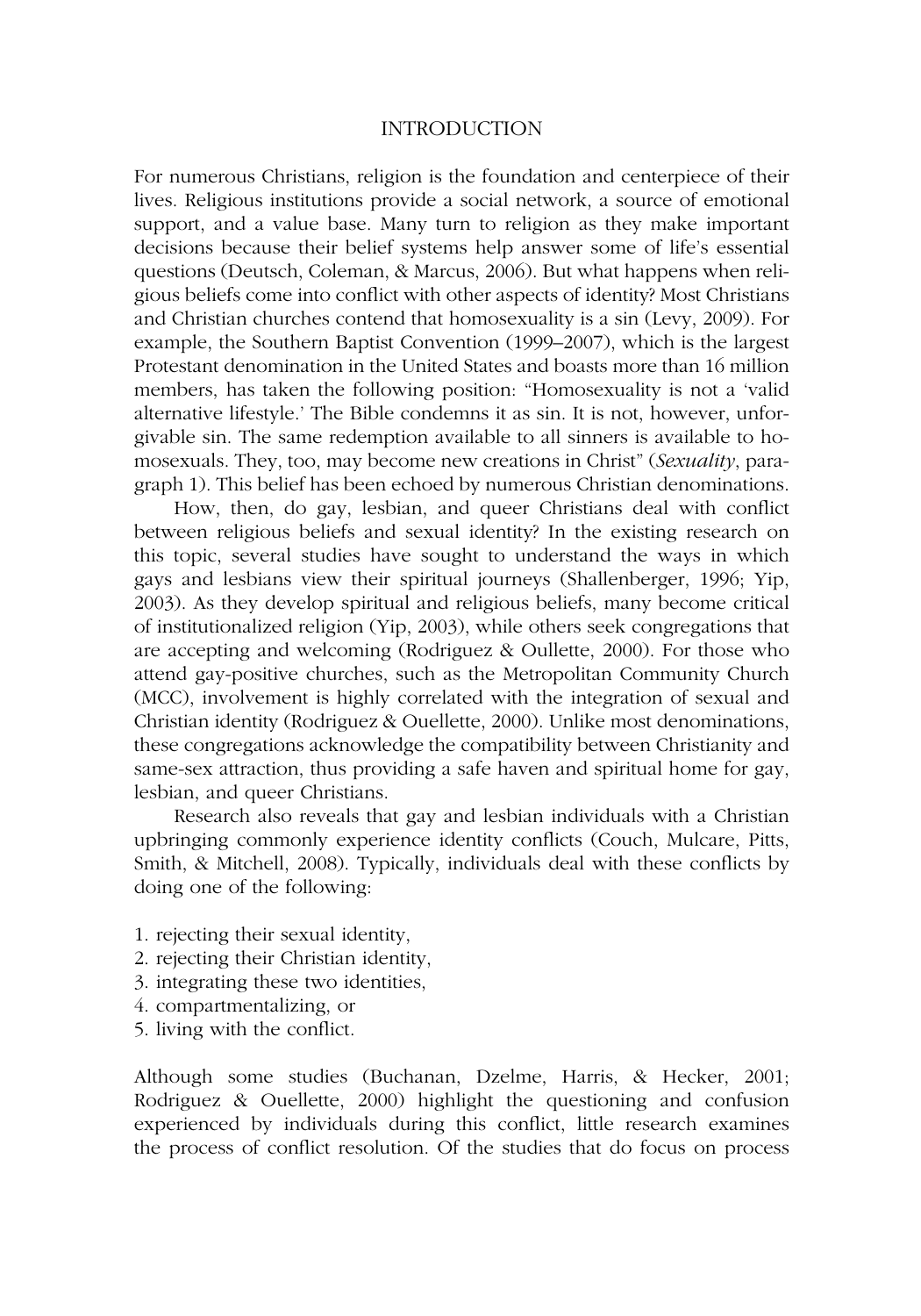(Donnelly, 2001; Mahaffy, 1996; Shallenberger, 1996; Thumma, 1991), none uses a sample that includes both Christian and non-Christian participants. In addition, the existing research on gay and lesbian individuals with a Christian upbringing does not incorporate postmodern notions of identity, nor does it frame identity development as occurring over the life span. Utilizing a postmodern notion of identity (Clark & Dirkx, 2000), this study brings a fresh perspective to the existing literature by viewing the construct of identity as fluid, ever-changing, and complex rather than as fixed, unitary, and stable. Instead of trying to find a point of resolution for this conflict, the study focuses on the process, inviting participants to share their experiences of transformation thus far. In other words, resolution of the conflict between sexual identity and religious beliefs did not occur as a single event or moment for these individuals; rather, resolution was and will be a continual process.

The purpose of this study was to understand the process by which gay, lesbian, and queer-identified individuals with a Christian upbringing resolve the conflict between their sexual identity and religious beliefs. Four research questions guided this study:

- 1. First, how do participants define the conflict between their sexual identity and religious beliefs?
- 2. Second, what personal and contextual factors shaped their efforts to resolve this conflict?
- 3. Third, what is the process by which individuals resolve this conflict?
- 4. Finally, how do participants describe their resolution of this conflict?

#### CONCEPTUAL FRAMEWORK

Because this study focused on both sexual and religious identity, multiple philosophical and theoretical conceptions informed the research: postmodern identity perspectives, faith development, sexual identity development, queer theory, and transformational learning theory. Historically, identity has been understood as unified, unwavering, and authentic (Clark & Dirkx, 2000). In "finding ourselves," we seek an essential, core identity that is waiting to be discovered. Conversely, Clark and Dirkx posited that, in a postmodern world, the notion of the unified self is no longer applicable; it does not encapsulate the plurality of experiences and voices. Similarly, this study examined the conflict between sexual identity and religious beliefs with an eye for fluidity, flexibility, and plurality.

Several scholars have written about the development of religious identity, morality, and faith. The most well-known theory of religious identity development was proposed by Fowler (1981), who based his theory on interviews with more than 350 individuals. Fowler's stage theory identified progressive periods of faith that people experience, and his linear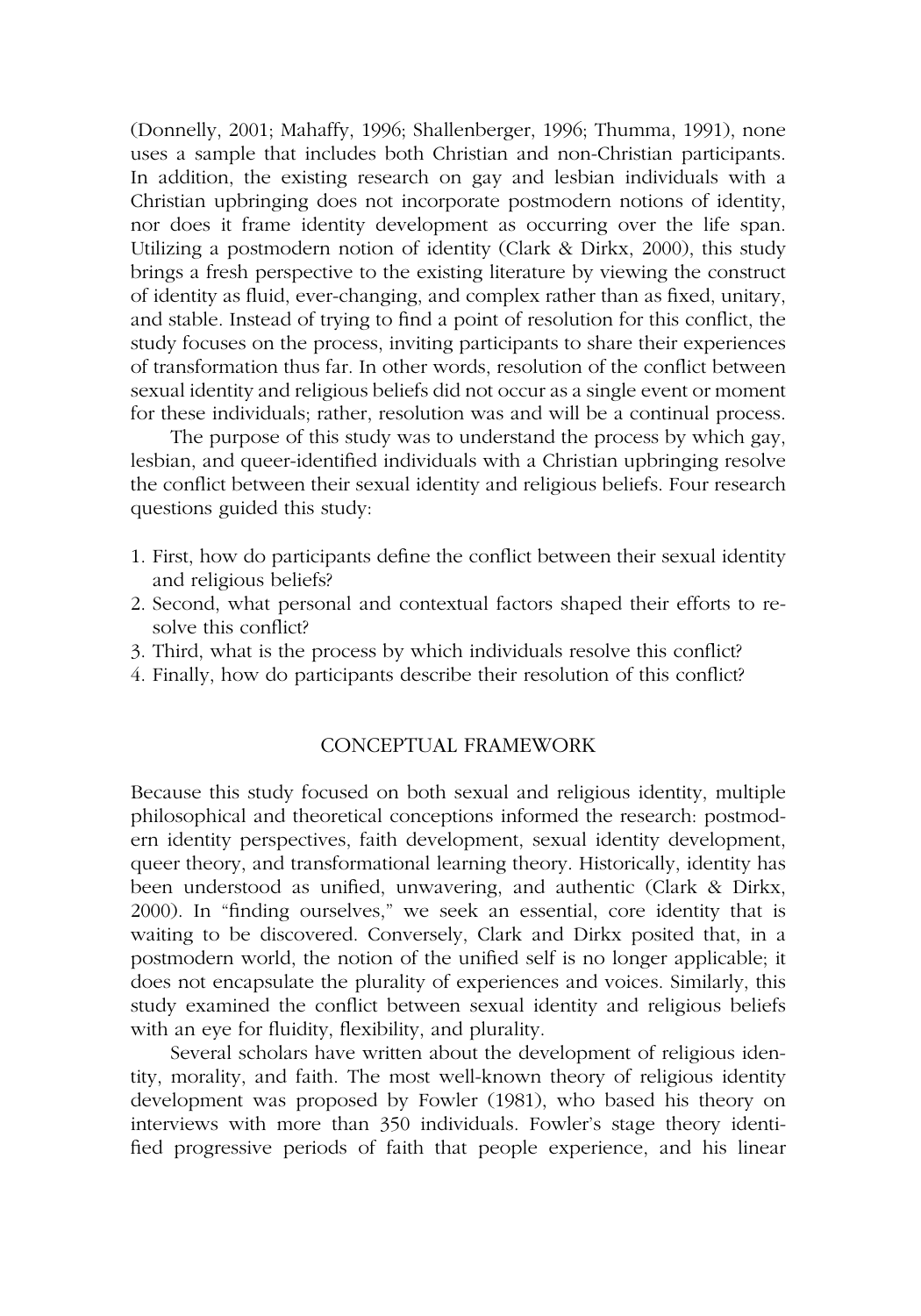conceptualization included six such periods: intuitive-projective, mythicliteral, synthetic-conventional, individuative-reflective, conjunctive, and universalizing faith.

Several widely cited theories of sexual identity development exist, with Cass's (1979) theory of gay and lesbian identity development, another stage theory, regarded as one of the most influential. Based on her work with lesbian and gay individuals, Cass (1979) proposed six stages of sexual identity formation: identity confusion, identity comparison, identity tolerance, identity acceptance, identity pride, and identity synthesis. It should be noted that some theorists view stage models as problematic. Rust (2003), for example, explained that "although models are developed to *describe* psychological and social phenomena, when they are used in efforts to predict or facilitate the processes they describe, they become *prescriptive*" (p. 239). Especially challenging is the tendency to view stages as linear and essential in the "normal" developmental process.

Queer theory provides an alternative lens through which one can examine faith and sexual identity as fluid and intertwined concepts. Previously used as a slur against gay and lesbian individuals, the term queer has been reclaimed in recent years by individuals who resist a dichotomous view of gender and sexuality. Incorporating a nuanced meaning, queer is considered "sometimes as an umbrella term for a coalition of culturally marginal sexual self-identifications and at other times to describe a nascent theoretical model which has developed out of more traditional lesbian and gay studies" (Jagose, 1996, p. 1). Influenced by Foucault, Sedgwick, Butler, Derrida, and others, queer theory places value in unconventional or non-normative sexualities and characterizes identity as a cultural construction (Talburt & Steinberg, 2000).

A final theory informing this study is transformational learning theory. Transformational learning theory, proposed by Mezirow (1995) and developed further by Freire and other theorists, "is about change—dramatic, fundamental change in the way we see ourselves and the world in which we live" (Merriam, Caffarella, & Baumgartner, 2007, p. 130). Aptly titled, this theory describes the transformation that occurs through learning, which is defined as making new meanings in life. This transformation is considered a developmental progression that often begins with a disorienting dilemma such as the conflict between sexual identity and religious beliefs (Merriam et al., 2007; Taylor, 1998). There are four commonly recognized themes or components to transformative learning: centrality of experience, critical reflection, rational discourse, and action (Merriam et al., 2007; Taylor, 1998).

#### METHODOLOGY

Although research to date has focused on the outcome of the conflict experienced by gay, lesbian, and queer individuals with a Christian upbringing,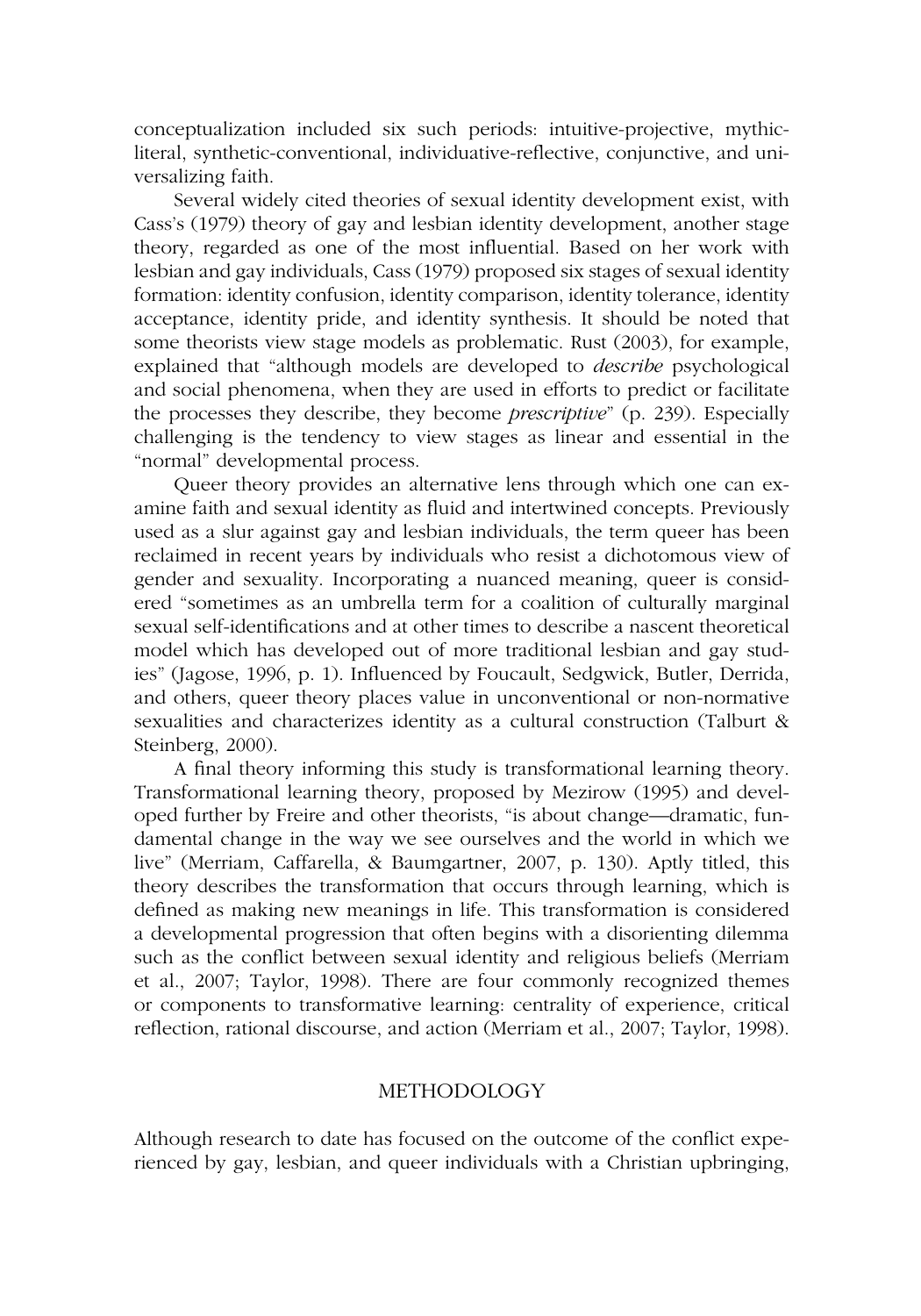this study, which reports select findings from a larger research project (Levy, 2009), delineates the *process* by which individuals resolve this conflict. According to Padgett (1998), researchers should employ qualitative methods when they want to "explore a topic about which little is known *...* pursuing a topic of sensitivity and emotional depth *...* to capture the 'lived experience' from the perspectives of those who live it" (pp. 7–8). Grounded theory, a particular type of qualitative research, focuses on generating or discovering theory (Creswell, 2007; Glaser, 2007). It includes simultaneously collecting and analyzing data, generating codes and categories from the data, constantly comparing data, writing memos, and constructing a theory based on the data (Charmaz, 2006).

This study utilized a grounded theory approach and included in-depth interviews with 15 participants who were selected using both maximum variation and theoretical sampling. We began the study using maximum variation sampling, purposefully selecting diverse participants who experienced the conflict between religious beliefs and sexual identity differently. As the study progressed, we moved to theoretical sampling and identified participants who would inform specific concepts in the emerging theory. For example, we recruited two participants with very different religious upbringings, Lutheran and Free Will Baptist, to see if our theory of the five-stage process of conflict resolution would hold true for these individuals. Overall, the sample was diverse in terms of age, gender, religious background, and current faith identification. Table 1 provides demographic information about these participants, including pseudonyms. The semi-structured interviews lasted from 50 to 105 minutes and were conducted over a 12-month period in the participants' homes or in a university office. Interviews were audio

| Name     | Age | Race                 | Sex | Sexual<br>Identity | Highest<br>Degree | Religious<br>Upbringing               |
|----------|-----|----------------------|-----|--------------------|-------------------|---------------------------------------|
| Mark     | 29  | Caucasian            | М   | Gay                | Bachelor's        | Jehovah's Witness                     |
| William  | 43  | Caucasian            | М   | Gay                | Master's          | Southern Baptist                      |
| Jake     | 31  | Caucasian            | М   | Gay, Queer         | Associate's       | Church of Christ                      |
| Allen    | 39  | Caucasian            | М   | Gay                | Bachelor's        | Nondenominational<br>Church of Christ |
| Sarah    | 29  | Caucasian            | F   | Oueer              | Master's          | Catholic                              |
| Jennifer | 26  | Caucasian            | F   | Lesbian            | Bachelor's        | Catholic                              |
| Logan    | 29  | Caucasian            | М   | Gay, Queer         | Master's          | United Methodist                      |
| Allison  | 19  | Caucasian            | F   | Lesbian            | High School       | Southern Baptist                      |
| Luke     | 28  | Filipino<br>American | М   | Gay                | Master's          | Catholic                              |
| Hannah   | 23  | Caucasian            | F   | Lesbian            | Bachelor's        | Southern Baptist                      |
| Melanie  | 20  | Biracial             | F   | Lesbian            | High School       | Catholic                              |
| Laura    | 30  | Caucasian            | F   | Lesbian            | Bachelor's        | Various Christian                     |
| Trey     | 23  | Caucasian            | М   | Gay                | High School       | Catholic                              |
| Deborah  | 31  | Caucasian            | F   | Lesbian            | Bachelor's        | Lutheran (ELCA)                       |
| Chad     | 36  | Biracial             | М   | Gay                | Bachelor's        | Free Will Baptist                     |

**TABLE 1** Participants' Demographic Information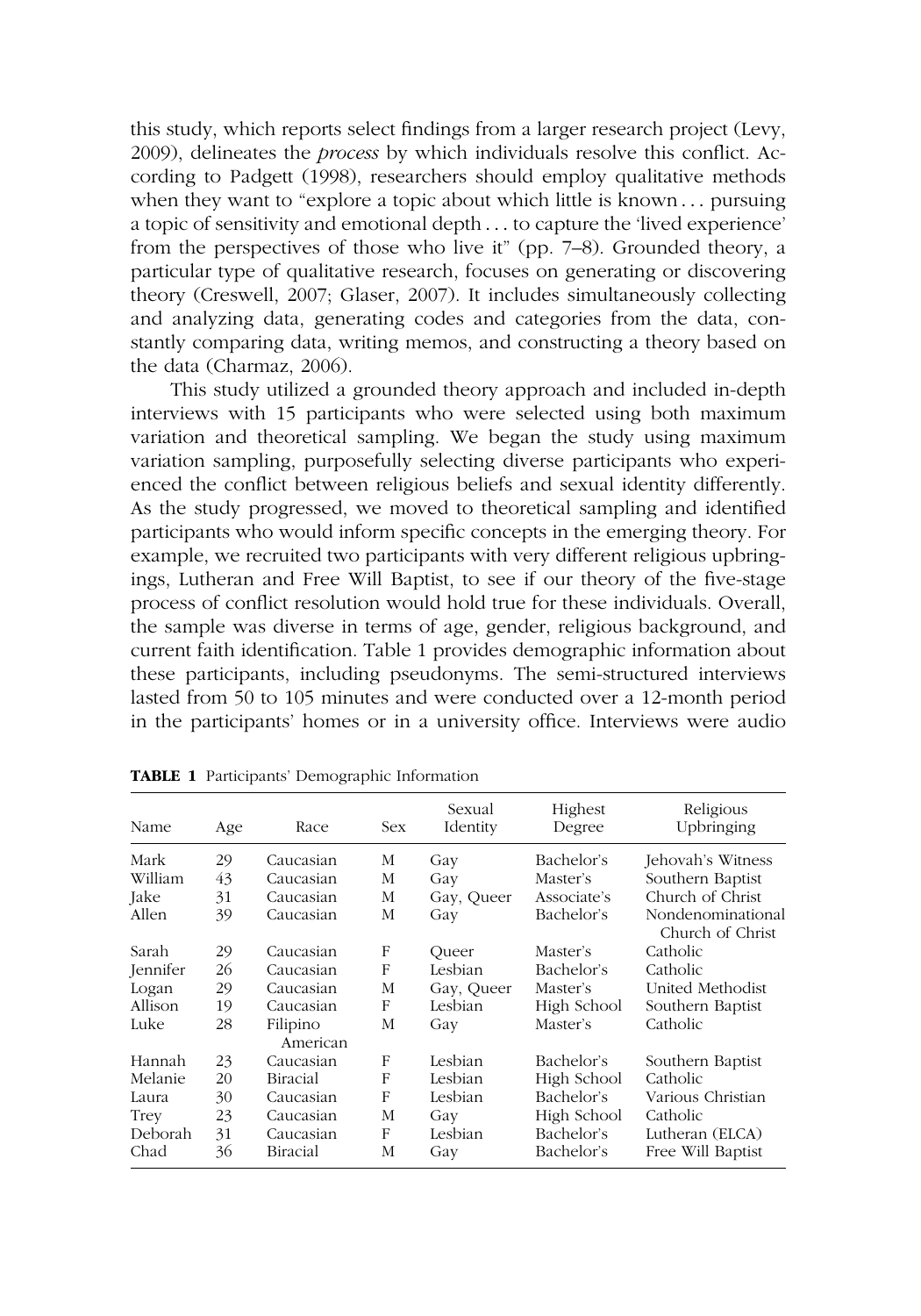taped and transcribed verbatim, and transcripts were coded using grounded theory methods of open, focused, and axial coding. In particular, this study adhered to Charmaz's (2006) constructivist grounded theory, recognizing that data and analysis should be understood in the context of time, place, situation, and culture.

In qualitative research, reliability and validity are synonymous with the concept of trustworthiness (Merriam, 2009). This study utilized the following techniques to ensure rigor: triangulation, peer examinations, member checks, rich description, and maximum-variation sampling (Bogdan & Biklen, 2007; Maxwell, 2005; Merriam, 2009).

## FINDINGS

In grounded theory research, analysis leads to "a substantive-level theory, written by a researcher close to a specific problem or population of people" (Creswell, 2007, p. 67). According to Glaser and Strauss (1967), the founders of the grounded theory approach, substantive theories are those that describe a "substantive, or empirical, area of sociological inquiry" (p. 32). The substantive theory in this study is a five-stage process by which gay, lesbian, and queer individuals with a Christian upbringing resolve the conflict between sexual identity and religious beliefs (see Figure 1).

Five-Stage Process

This five-stage process includes an awareness of the conflict, an initial response to the conflict, a catalyst of new knowledge propelling participants



**FIGURE 1** Model of internal conflict resolution.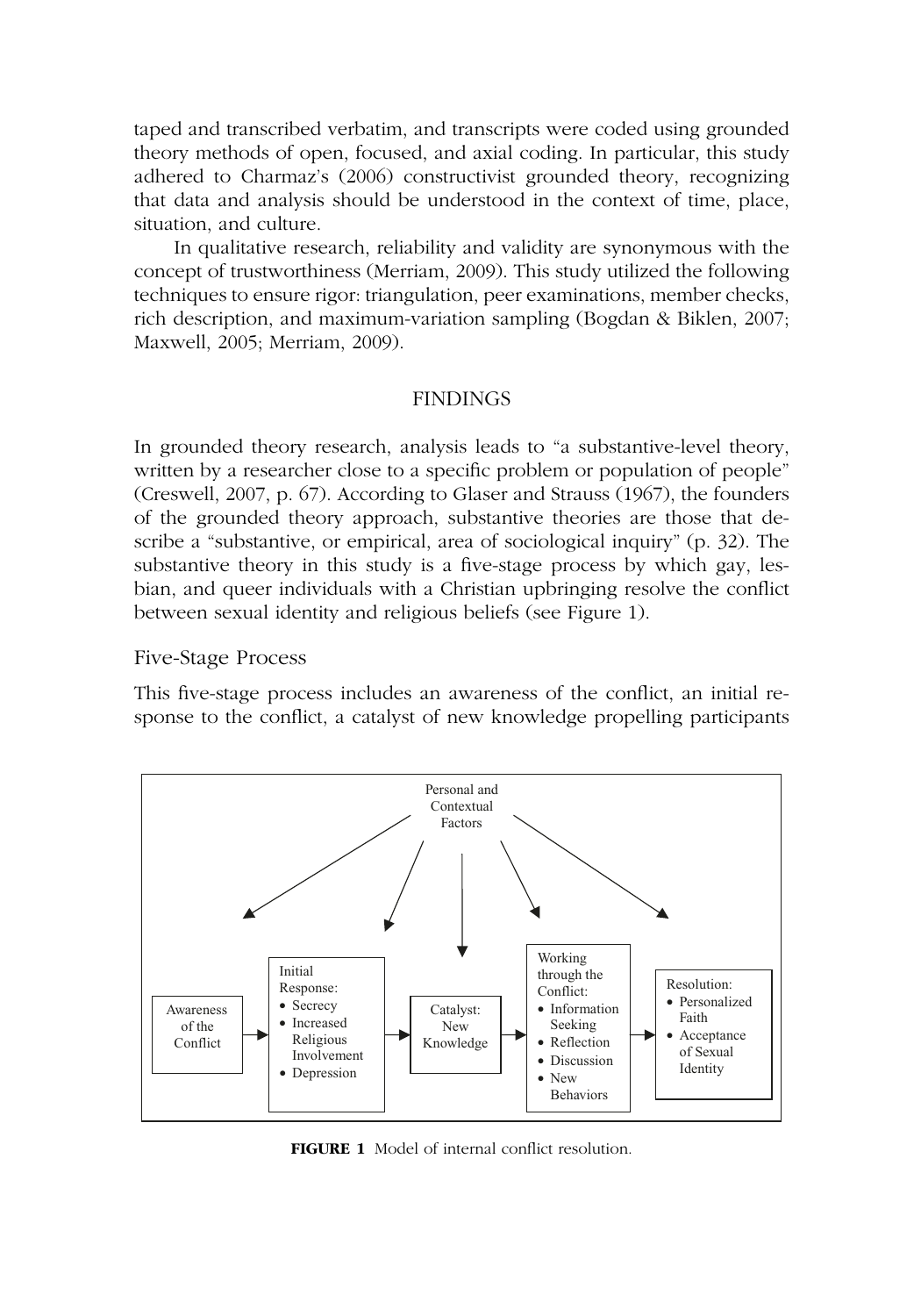forward, steps of working through the conflict, and resolution of the conflict. The entire process of conflict resolution was affected by two core categories: personal factors (reflective abilities, strength and resiliency, anger, creativity, and humor) and contextual factors (family, community resources, and church doctrine).

#### AWARENESS OF THE CONFLICT

Participants spoke at length about conflict between church doctrine regarding sexual orientation and their personal experiences with same-sex attraction. All 15 described messages from pastors and religious figures that both implicitly and explicitly condemned "homosexuality." Several individuals, such as Logan, 29, who was the only participant to grow up attending a Methodist church, stated that the official church doctrine was to "hate the sin [and] love the sinner." Jake, 31, who grew up in the Church of Christ, once heard a sermon characterizing "homosexuality as being a ticket to hell." Similarly, Chad, 36, remembered his Free Will Baptist pastor saying "you could not be gay and go to church. You cannot be a Christian. You cannot inherit the Kingdom of God and be a homosexual. You will burn forever in hell." Some churches, like Jennifer's Catholic congregation, did not explicitly address the taboo topic of sexuality. Still, in her church "it was generally established that homosexuality was wrong and that's about all you need to know. *...* It wasn't really talked about much. It was assumed that you knew that it was wrong."

Awareness of the conflict between church doctrine and same-sex attraction often left participants confused and fearful. Mark slowly and thoughtfully described his experience:

I was horrified at first because it [same-sex attraction] flew in the face of everything I believed a good Christian man should be and experience and feel. And, at first it didn't make sense at all and then as soon as I realized it, I wanted it to go away so badly.

## INITIAL RESPONSE TO THE CONFLICT

After participants became aware of conflict between same-sex attraction and church doctrine, they had several initial responses or reactions. All worked tirelessly to keep their sexual desires a secret. Jake, who now calls himself a clairvoyant, described how being more involved in his church helped him stay in the closet:

I felt really safe in the youth group because who was going to be gay in a church youth group? That's where I felt safe. And it was ironic that I felt like I could hide out in this youth group and no one would pick on me or call me out or see me as being queer because I'm attending church and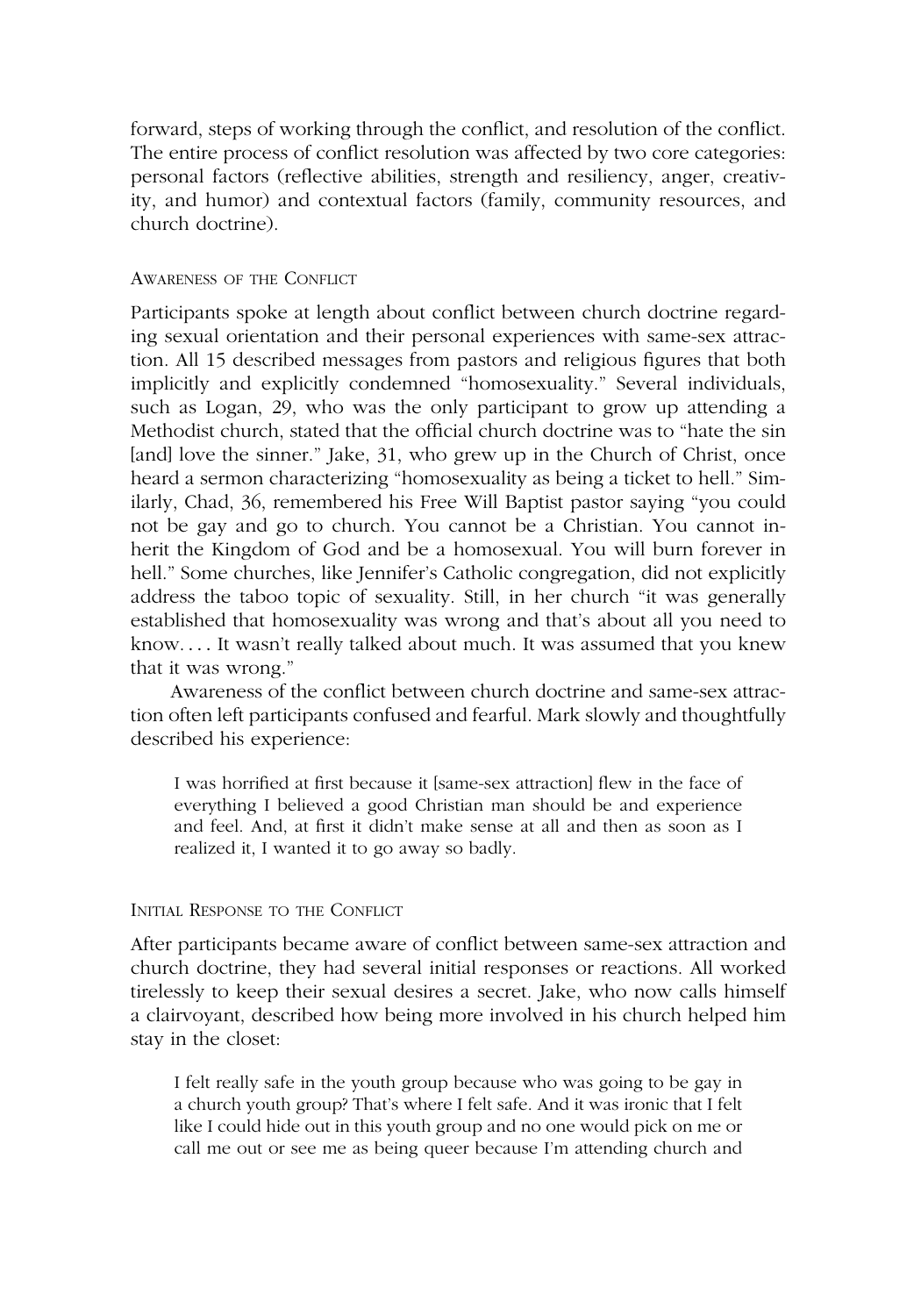I'm attending this Christ-driven event. And it worked. It worked. It was like perfect stealth in the youth group and no one ever picked on me.

Mark, who grew up as a Jehovah's Witness, had a similar reaction: "I didn't really seek help about it [same-sex attraction] because there is such a deep stigma to it, and so I was very ashamed. I would not talk about it with anyone." Several participants used the term "compartmentalization" to describe their efforts to keep sexual desires a secret. Trey, for example, explained that he "somehow compartmentalized my faith and my sexuality in my own mind."

As participants kept secret their same-sex attraction, involvement in religious activities increased. Eleven spent time in prayer, hoping that their desires would dissipate. Mark described his prayers in this way: "I prayed that I would be changed. I prayed that I would get married. I prayed that I would meet a nice girl. I prayed that this part of me would just go away." Hannah, 23, whose mother took her to a Love Won Out seminar with ex-gay speakers, also "prayed a lot that God would just take it [same-sex desires] away." In addition to intense prayer, many participants studied their bibles and spent more time at church. Melanie, for example, threw herself "more into church thinking that maybe it would help me, that I would find some sorts of tools to make it go away, and I started trying to pray it away. I did so many rosaries."

Becoming more involved in religious activities, however, did not eliminate participants' same-sex desires, and many experienced depression. William, who no longer calls himself a Christian but follows the teachings of Christ, started seeing a therapist because he "had a lot of depression as a result" of the conflict. Allen, a minister's son, also became depressed; he explained that "at night, it all came crashing in. There was a lot of crying, a lot of depression." Allison, raised a Southern Baptist and at 19 the youngest participant in this study, recalled a similar low point in her life:

I got really depressed and my brain was kind of in turmoil about what was going on because of this girl that came into my life. *...* I couldn't eat, or I couldn't not eat, and I just got the shakes. It was really crazy for a couple weeks, just trying to process everything that happened because it felt like it was so life-changing, because it was. It was just scary to think this might be who I am.

For Deborah, who went to a women's college, religion failed her when she was depressed and needed it most:

I went into a huge depression, and some of that was because of my sexuality. My mother died when I was 19, too, so it kind of coincided. But it came at a really bad time. So, when I felt like I needed the church the most, I didn't have that.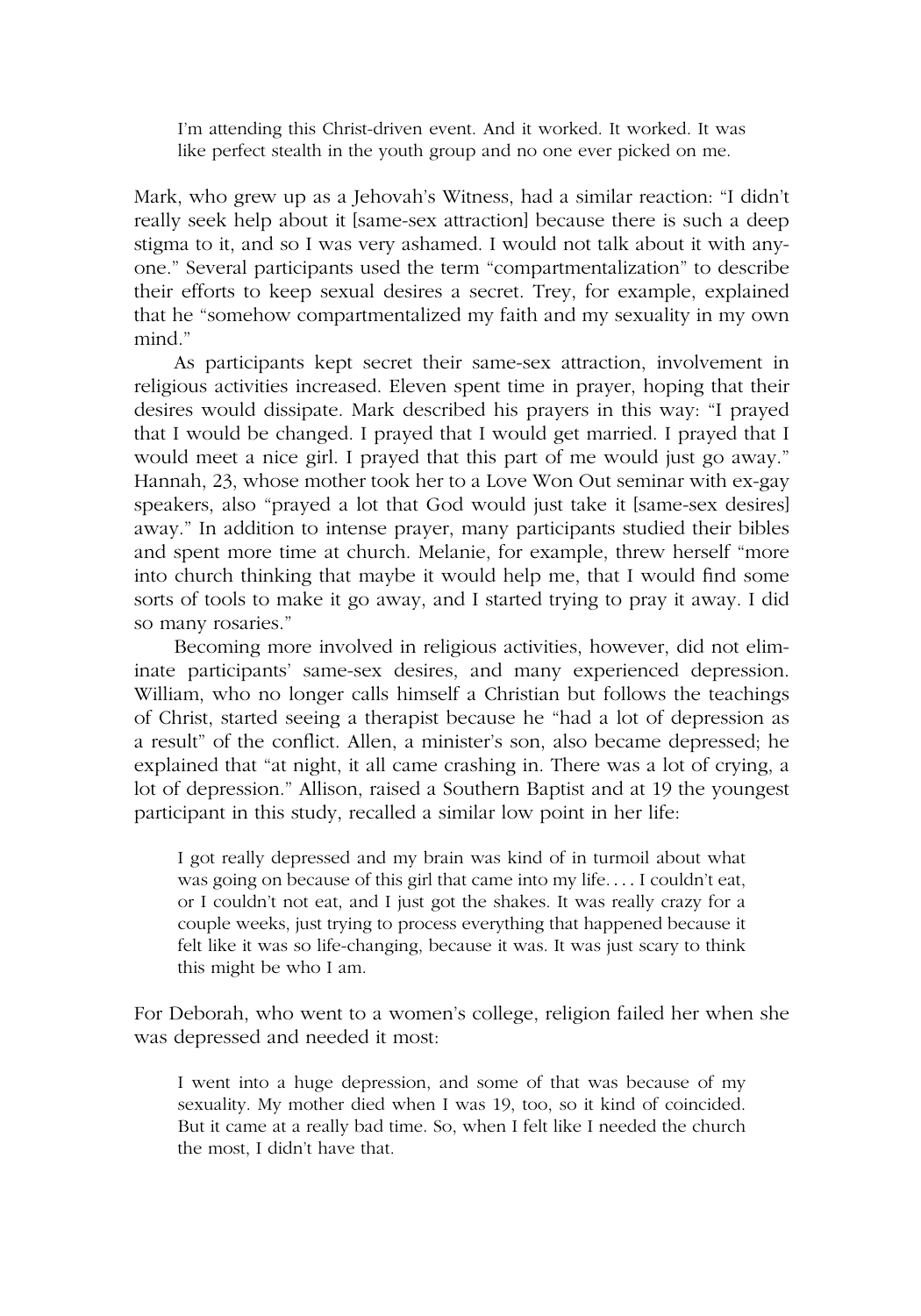Like Deborah, Mark lost one of his parents. During the period in which he was experiencing same-sex attraction his father died, and Mark was "at times, suicidal."

#### CATALYST: NEW KNOWLEDGE

Participants were able to break the cycle of increased religious involvement, secrecy, and depression when they encountered some type of new knowledge. This new information challenged church doctrine on sexuality ingrained since childhood and, in so doing, became a turning point or catalyst for change. William, the oldest participant at 43, described a "turning point" that "took time" to really sink in. It involved talking with a traveling preacher who had been instrumental in helping William's parents deal with his sexual identity. Hannah, raised Southern Baptist, had her "aha" moment when the "light bulb" went off at her Christian college as she "met people who were involved with the church who *did* accept people who were gay." She was intrigued, and consequently decided to major in religion. Like Hannah, Allison also made new friends who became "the catalyst [she needed] for getting out" of the "Christian bubble."

In discussing various catalysts, participants also mentioned inconsistencies in church doctrine regarding issues other than homosexuality, such as divorce, birth control, and suicide.

Jake recounted his church's harsh stance on divorce, and how this strict doctrine made him reconsider his own beliefs and learn about the imperfections inherent in the institution of religion. Laura experienced doubt in her faith when a non-Christian friend committed suicide. She described her predicament this way:

This very wonderful person that I've known who loved everyone and who was so tortured took his own life. My religion is telling me that he is in hell. That's probably the first time I really started drawing lines in the sand from what people told me and what I allowed myself to believe. So that was pretty pivotal.

Summing up this type of catalyst, Logan said, "there's a disconnect to what we're talking about and what we're doing." This "disconnect" between church doctrine and participants' experiences of the world caused them to question their faith and to begin working through the conflict between sexual identity and religious beliefs.

#### WORKING THROUGH THE CONFLICT

Once driven forward by the catalyst of new knowledge, participants began the process of resolving the conflict between sexual identity and religious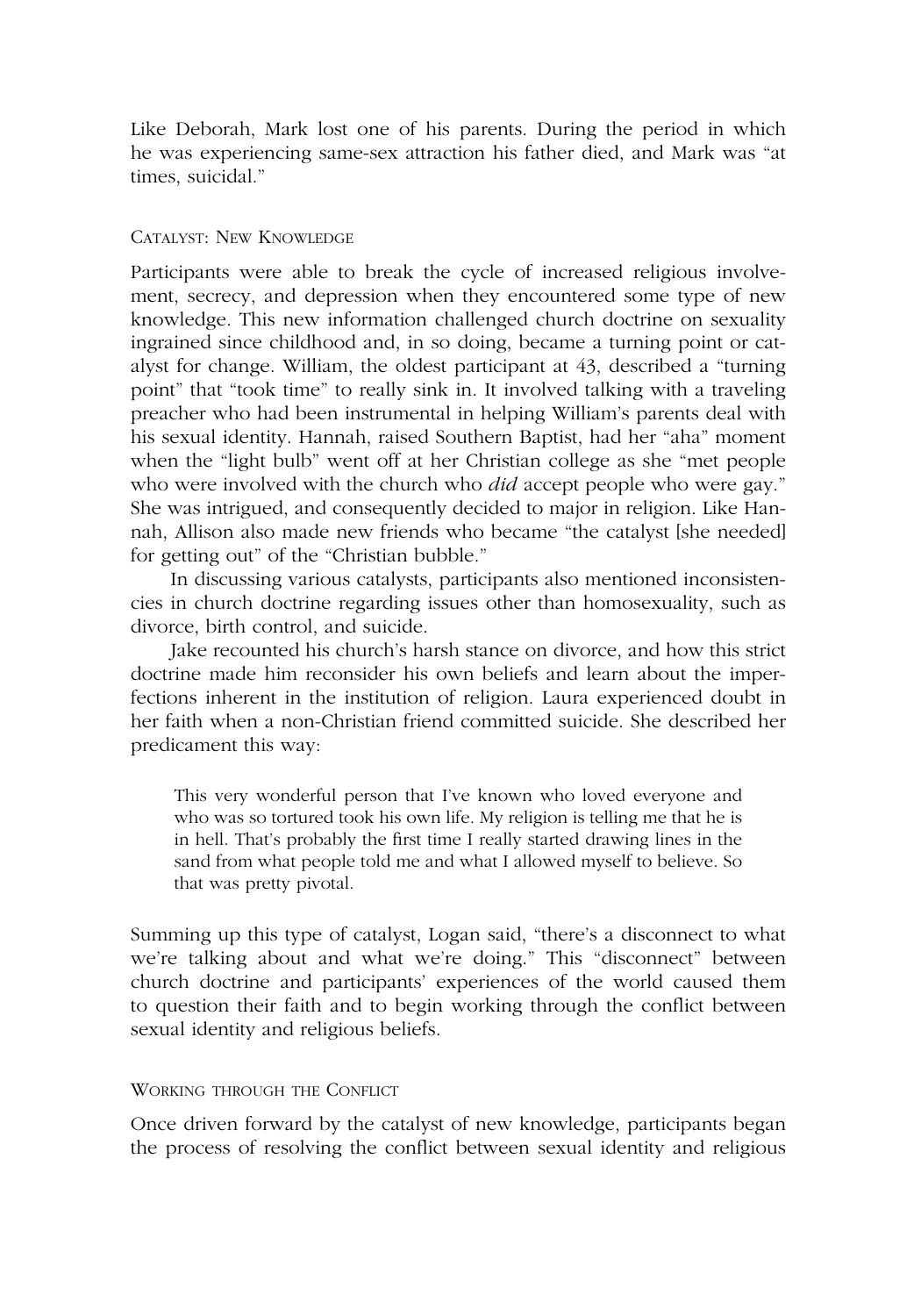upbringing. Because new knowledge was the catalyst for this process, it is not surprising that they reacted to it by seeking out additional information. Allen explained that this searching was necessary because otherwise it was too hard to "see outside of" the faith in which he was raised. He stated, "There's one doctrine and that's all you're shown. You really have to search and find" other information. Through information seeking, participants investigated various Christian beliefs about sexual orientation, other religious philosophies, and the topic of sexuality in general.

In addition to seeking information, respondents took time to reflect on what they were learning, hearing, and experiencing. Although Allison "over-analyzed everything" and was "very skeptical" about religion, after reflection she eventually "came back around to it." She attributed this change in attitude to the need to "believe in something." Hannah also wanted to be able to define her beliefs concretely. She "just had so many questions" and wanted to learn about "the psychology of religion and religion itself." Like Hannah, Laura "asked the hard questions" about theology at an early age. Regardless of the issues that participants pondered, reflection proved to be an important way in which they dealt with the conflict between sexual identity and religious beliefs.

Although some participants preferred personal reflection to talking with other people, all found it helpful to discuss new ideas and information with others. Luke described the importance of these experiences: "I talked about them [my new ideas]. I did that in order to make sure what I was thinking and feeling were truly in the core of my own belief system." Interaction with others was both formal, with therapists or support groups, and informal, with mentors and friends, and served to both challenge and support participants as they worked through this conflict.

Participants also tried out new behaviors. They visited different Christian and non-Christian churches, experimented with same-sex behaviors, and formed same-sex relationships. For example, Deborah, who grew up in the Lutheran Church, "went on a quest trying to figure out what it was that did fit" her idea of a spiritual place. She was introduced to Wicca by a friend, and went on to practice it. Similarly, Laura was introduced to a new spirituality in her visits to a Native American community. She said, "the great thing was that, within that community*...* there was a place for me as a gay person." Interestingly, some respondents described new sexual behaviors as well. Allen, laughing when he recounted his first sexual experience, commented:

Oddly, my first real sexual experience was at a Christian college, in the dorm of a Christian college. There was a lot of turmoil. I'm supposed to be here strengthening my faith, finding my faith, becoming a minister or whatever I was going to do with my life, but homosexuality followed me to school.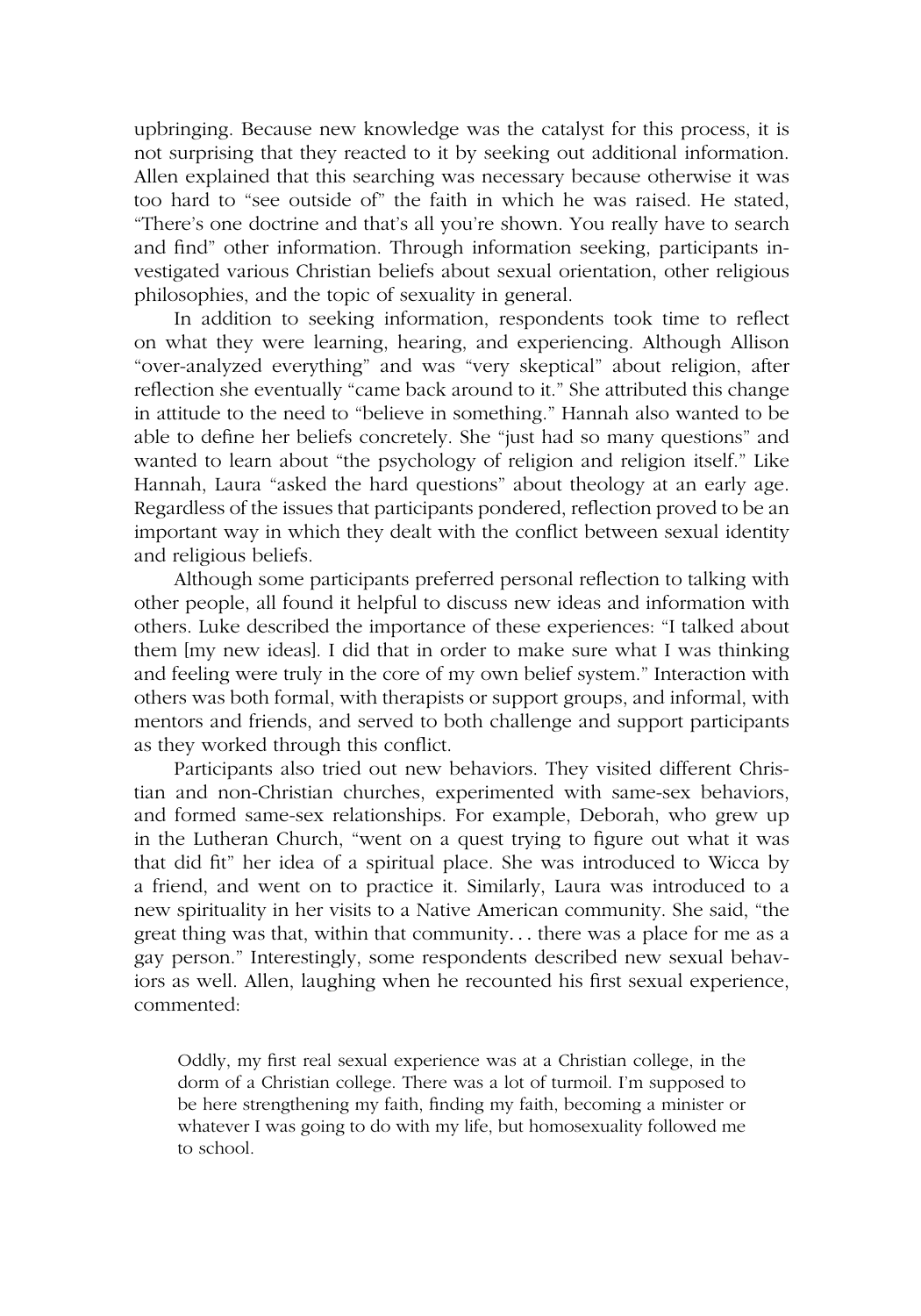#### **RESOLUTION**

Working through the conflict between sexual identity and religious beliefs led participants to a point where they identified a resolution to this conflict. The first aspect of resolution was acceptance of their sexual identities as gay, lesbian, or queer. For Deborah, acceptance was a "huge life lesson." She was able to acknowledge that "this is who I am and I need to trust it because it's not going to change." In addition to accepting their sexual identity, participants moved away from organized religion to embrace a more personalized faith. Mark eloquently explained why these changes in faith were necessary:

It's difficult to emphasize how often gay people need to realign our spiritual identities. Many of us keep them, but they have to be altered because, otherwise, there's no way that we could conceive of ourselves in a positive way.

Respondents described their personalized faith as either religious or nonreligious; religious faith was defined as Christian for some and non-Christian for others. Hannah admitted that her version of Christianity today is "a lot different than what it was" before, when "it was very constricted." Now, she is "very open to other religions" as opposed to adhering to "the straight and narrow" path like she was taught. And even though Chad "found the church, and it's a great place to go to worship on Sunday," he also discovered that "really, truly what Christianity is about is fully being the person that you are, that God made you." Jennifer, who grew up Catholic, is focusing on deepening her faith and her relationship with her Catholic girlfriend.

Although some participants identified as non-religious, they also discussed having a more personalized faith. This faith, however, was in humanity rather than in God or a Higher Power. Jake, for one, believes in "karma" and tries "to be careful with other people." Allen, an agnostic, described losing his religious faith and replacing it with faith in people. Similarly, Sarah, an atheist who identifies as queer, said:

I'm happier now and I believe in a better humanity than I ever did as a religious person. I'm more hopeful for the future than I ever was then. I push myself harder to be a good person in day-to-day life and to do a lot more service than I ever did when I believed in God.

It is important to note that participants described the process of resolving conflict between sexual identity and religious beliefs as ongoing. Mark commented, "I don't think that we're static individuals." Similarly, William remarked: "Life is a journey. *...* So, I just feel like that's part of what I'm here for, and I'm going to be open to the journey." Luke also captured the notion of a journey in the following remark: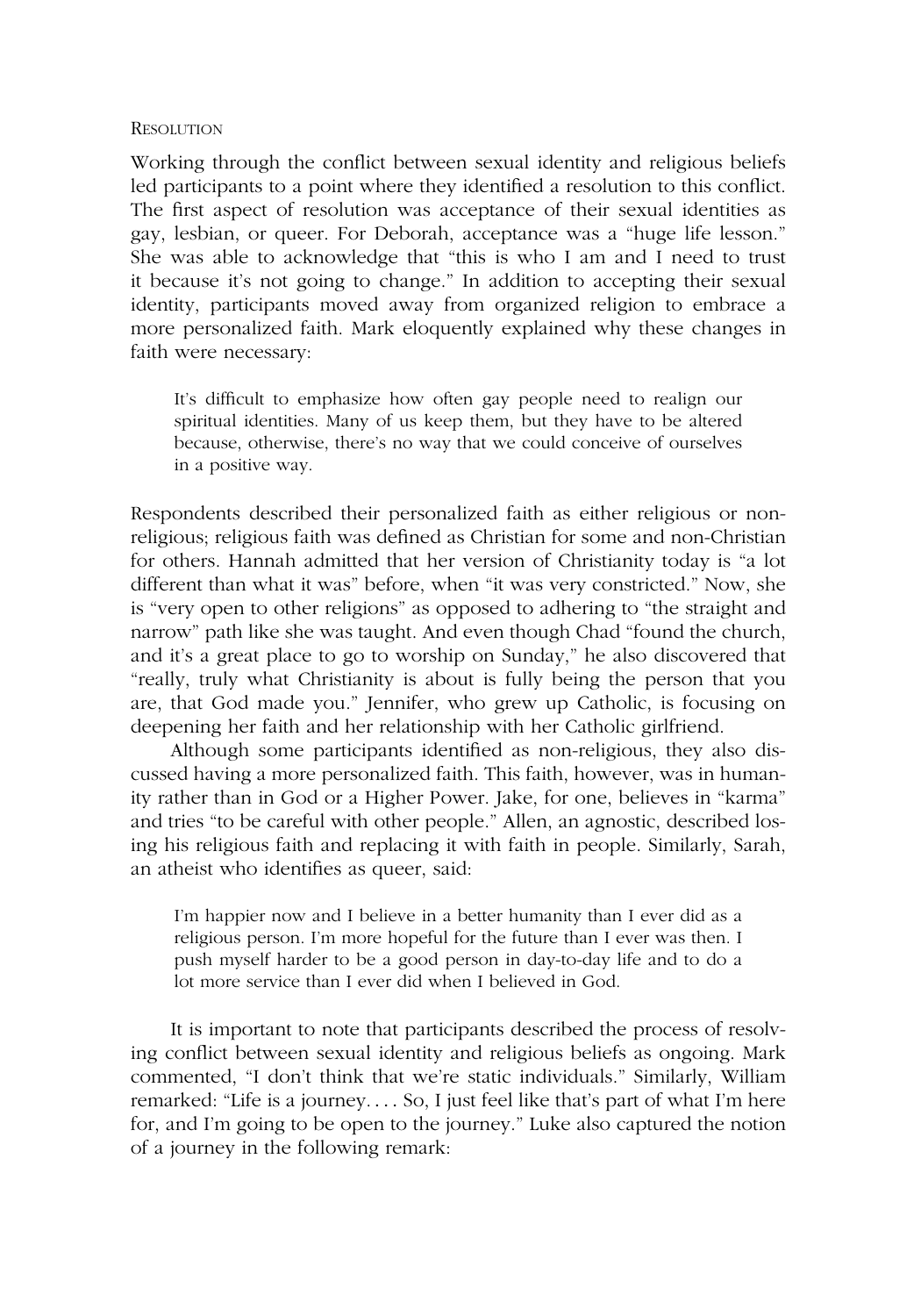It's more of a process, more of a moving target rather than [going] from having these unresolved issues to having this resolution. So it's somewhere in between, and you're always moving, hopefully, more towards a resolution. So I recognize that in my life there's parts of that conflict that I'm more at peace with and there's still other parts of it that are not as comfortable for me.

# Personal and Contextual Factors

Each stage of the process of resolving the conflict between sexual identity and religious beliefs was influenced by the core categories of personal and contextual factors. Participants specifically described five personal factors: reflective abilities, strength and resiliency, anger, creativity, and humor. Reflective abilities allowed them to think critically through information regarding homosexuality and Christianity whereas strength and resiliency were important as they dealt with resistance from others. Expressing anger at organized religion and God helped them work through their emotions, and creative outlets, such as art and poetry, provided means for expression. Finally, humor enabled many to cope with the conflict.

Participants also identified three contextual factors that influenced the resolution process: family, community resources, and church doctrine. For those whose families were accepting of their sexual orientation, it was somewhat easier to resolve the conflict between sexual identity and religious beliefs. Moreover, those who lived in communities with resources for gay, lesbian, and queer individuals had less difficulty resolving conflict. Some participants even relocated to these communities so they could live as openly gay, lesbian, and queer individuals. Finally, because church doctrine can fall along a spectrum from condemning to accepting homosexuality, participants' religious upbringing impacted the resolution process. For example, those who grew up attending churches that were very condemning had more difficulty resolving the conflict between sexual identity and religious beliefs than those attending more accepting churches.

## DISCUSSION AND IMPLICATIONS

The findings of this grounded theory study led to three conclusions. First, resolving the conflict between sexual identity and religious beliefs is a fivestage process of internal conflict resolution. These five stages are an awareness of the conflict, an initial response to the conflict, a catalyst of new knowledge propelling participants forward, steps of working through the conflict, and resolution of the conflict. Second, personal and contextual factors affect every aspect of the resolution process. Finally, as discussed below, faith development and sexual identity development are intertwined and fluid constructions.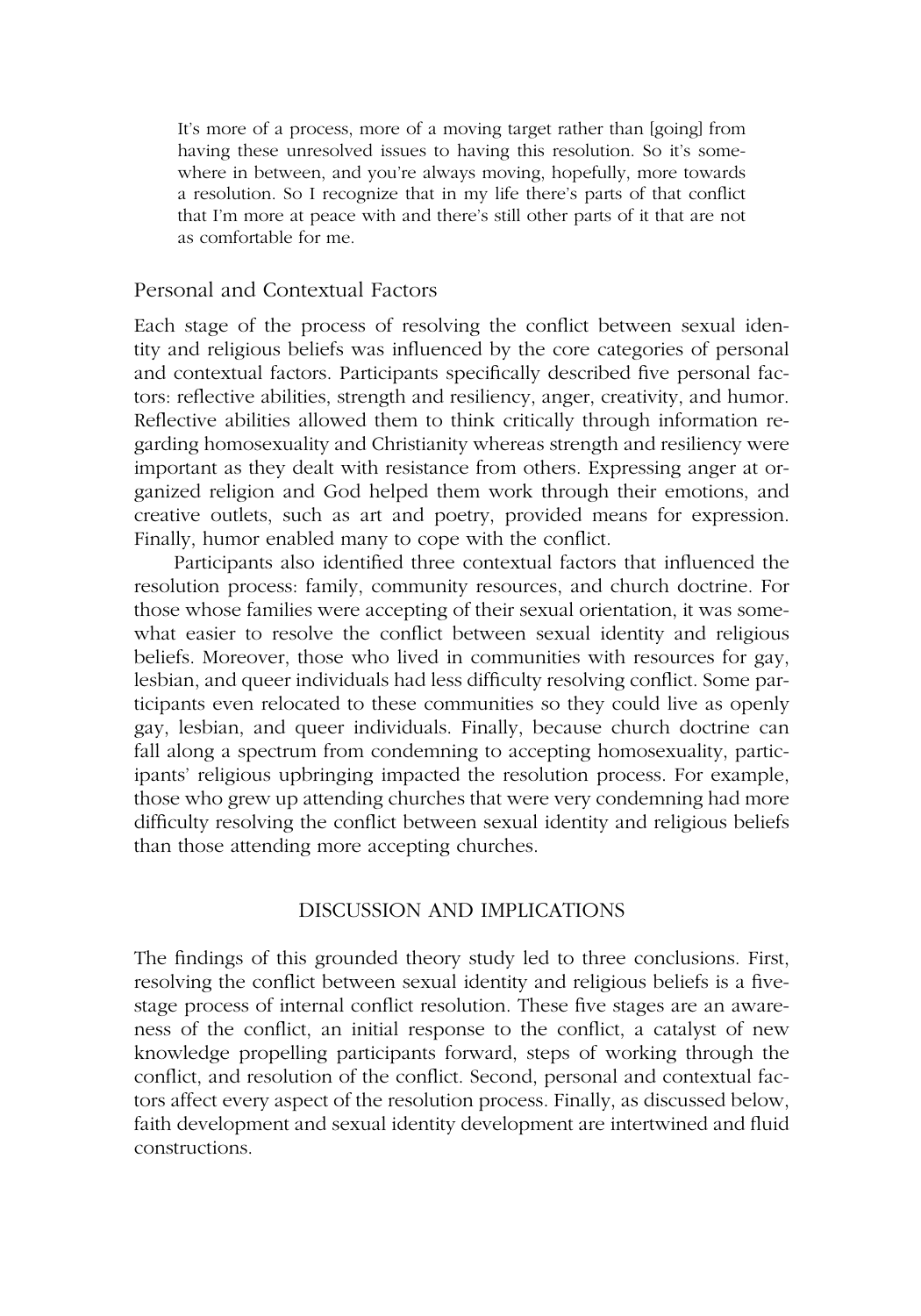This grounded theory study contributes to the literature first and foremost by providing a substantive theory of the process of internal conflict resolution. Existing theories of conflict resolution focus on conflict among individuals, groups, and countries rather than internal, personal conflict. Furthermore, this research has multidisciplinary implications in that it adds to the growing body of literature on faith development, sexual identity development, and transformational learning, as well as conflict resolution.

The second conclusion that personal and contextual factors affect every aspect of the process of resolving conflict reinforces their centrality in a life span perspective of human development. That these factors were so influential is not surprising, given that behavior is considered to be a product of both the person and the environment (Chuang, Liao, & Tai, 2005; Vermunt, 2005). Social workers have long taken a holistic view of development, acknowledging the dynamic and reciprocal relationships between personal and contextual factors. Ecological systems theory, a foundational theory in the social work profession, reflects a synthesis of the ecological perspective and general systems theory (Rothery, 2001). Further, the existence of these personal and contextual factors in the conflict resolution process emphasizes a central notion in grounded theory, that a core category, or "story around which the analysis focuses" (Ezzy, 2002, p. 92) will emerge from the data.

The third and final conclusion is that faith development and sexual identity development are intertwined and fluid constructions for gay, lesbian, and queer individuals with a Christian upbringing. The participants in this study moved through Fowler's (1981) stages of faith development more rapidly than is usually the case because of the conflict they experienced between sexual identity and religious beliefs. However, having a Christian upbringing prolonged sexual identity development. Although the model of the internal conflict resolution process, at first glance, appears to be linear and concrete (see Figure 1), the process of resolving conflict between sexual identity and religious beliefs is fluid and interactive.

#### Practice Implications

In addition to the three conclusions noted above, this study has several practice implications for social work and faith communities. First and foremost, it contributes to social work practice with gay, lesbian, and queer populations by providing a substantive theory by which individuals with a Christian upbringing resolve conflict between sexual identity and religious beliefs. According to Merriam (2009), a "grounded theory study seeks not just to understand, but also to build a substantive theory about the phenomenon of interest" (p. 23). Because substantive theories are grounded in data and have real-world applications (Glaser & Strauss, 1967; Merriam, 2009), this type of theory is especially useful for social workers. Understanding the process of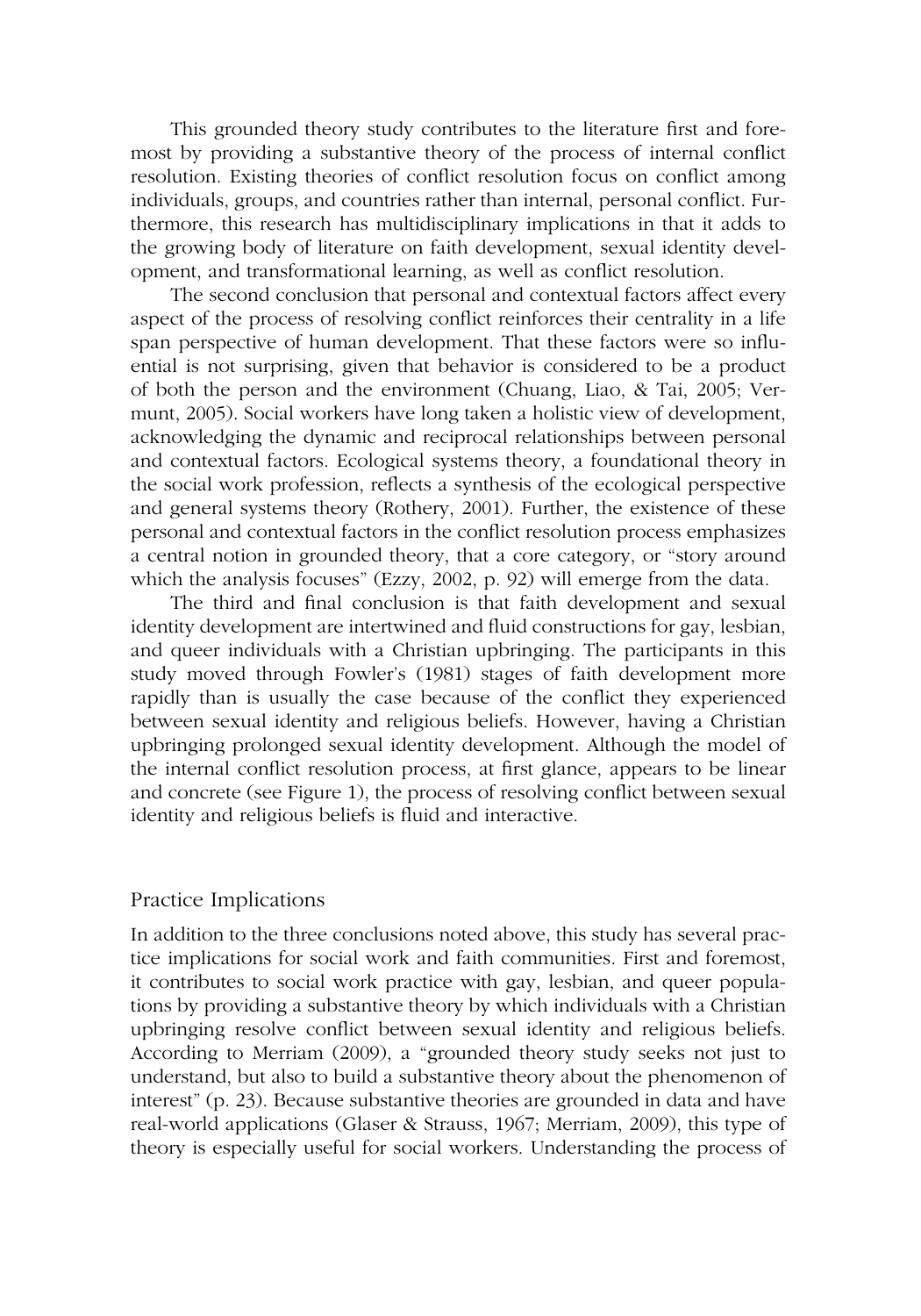conflict resolution will help practitioners who serve individuals coping with this particular circumstance. Professionals who are familiar with the process can begin by normalizing their clients' experiences, and, if they are able to identify where their clients are in the resolution process, they can introduce pertinent resources and information.

In recent years, the profession of social work has rekindled a focus on spirituality, faith, and religion. To this end, practitioners often include the spiritual dimension along with biological, psychological, and social dimensions in their multifaceted understanding of development. Understanding the interconnectedness of faith and sexuality in identity development is crucial for social workers serving this population. The participants in this study experienced depression as part of the process of dealing with the conflict between sexual identity and religious beliefs—an understandable psychological response considering the position communicated by many churches. The Jehovah's Witness organization, for example, disfellowships individuals who identify as gay, lesbian, or queer. In some circumstances, as with one participant in this study (Mark), individuals lose regular contact with their family members and friends who are part of the church. This type of isolation does not have the intended consequence of bringing individuals back into the fold, as many churches hope, but instead fosters even greater spiritual disenfranchisement.

In addition, social workers should be aware that welcoming Christian churches, such as MCC, Unitarian Universalist churches, and Episcopal churches, play an important role in the spiritual development of gay, lesbian, and queer individuals with a Christian upbringing. Participants in this study expressed heartfelt gratitude for congregations such as these; however, several said that their spiritual and religious needs were not met by churches that overly attended to sexual orientation. In other words, respondents explained that these churches focused more on sexual identity than on religious identity. Helping professionals can assist clients in exploring the varied messages they receive from faith communities as they develop faith and sexual identity.

## Limitations and Suggestions for Future Research

As in all research, this study had limitations. Because of the small, nonrandom sample, the findings cannot be generalized in the statistical sense. In addition, the participants are not representative of all gay, lesbian, and queer individuals with Christian backgrounds. Finally, despite efforts to seek a maximum-variation sample, the vast majority of participants were Caucasian individuals who identified as either gay or lesbian.

This study is the first step in exploring the process by which individuals resolve conflict between sexual identity and religious beliefs. Because only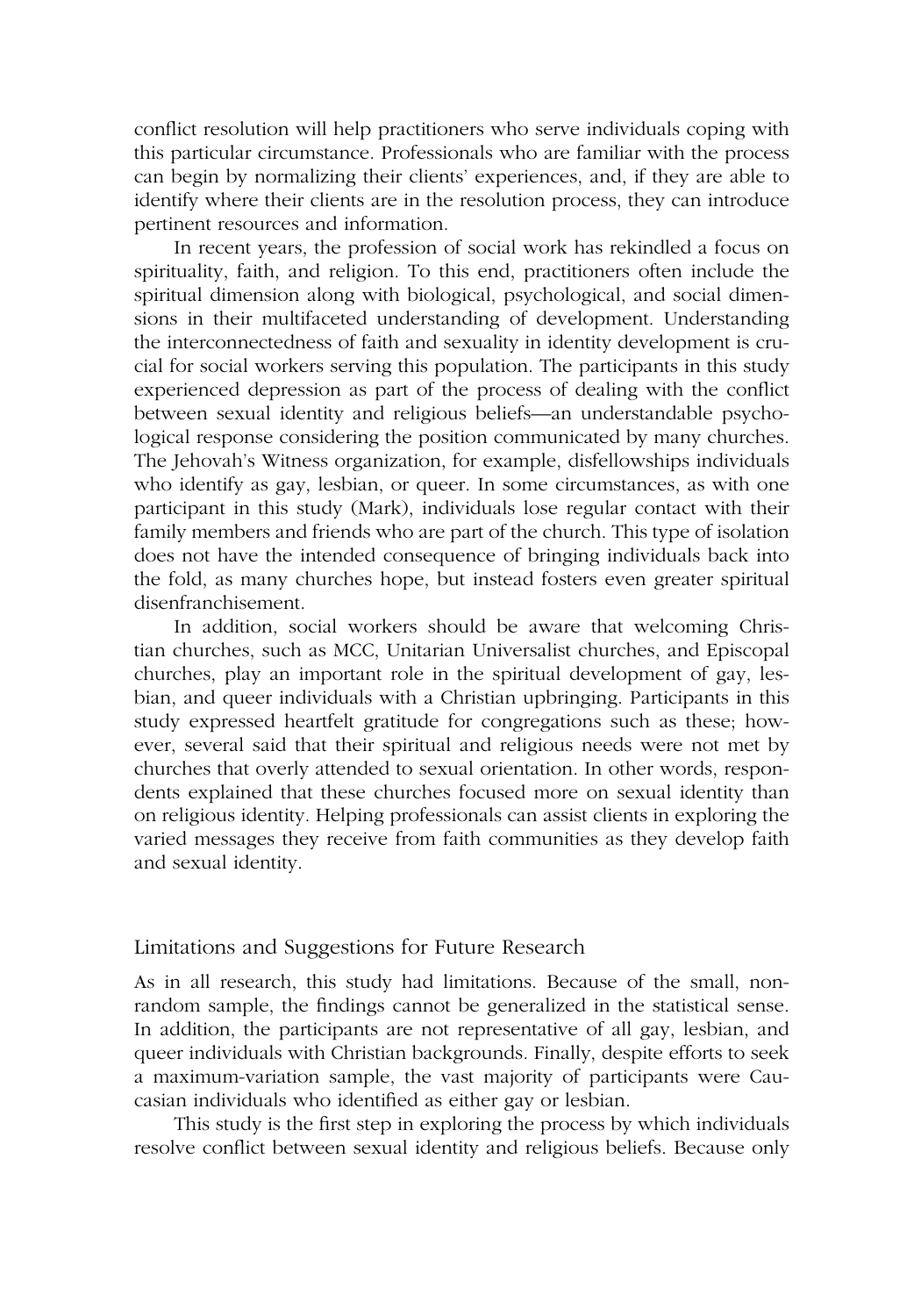three individuals who identify as queer and three from underrepresented racial groups were included in this study's sample, it should be repeated with recruitment targeting these two populations. Furthermore, this study should be replicated with other populations in order to gain a more comprehensive understanding of the process of conflict resolution. For instance, the sample could comprise individuals who identify as bisexual and transgender as well as those with a Jewish or Muslim upbringing. Finally, future research should attempt to connect information learned about this process to practical interventions to be used in counseling gay, lesbian, and queer-identified individuals with a Christian upbringing.

#### **REFERENCES**

- Bogdan, R. C., & Biklen, S. K. (2007). *Qualitative research for education: An introduction to theories and methods* (5th ed.). New York, NY: Allyn and Bacon.
- Buchanan, M., Dzelme, K., Harris, D., & Hecker, L. (2001). Challenges of being simultaneously gay or lesbian and spiritual and/or religious: A narrative perspective. *The American Journal of Family Therapy*, *29*, 435–449.
- Cass, V. C. (1979). Homosexual identity formation: A theoretical model. *Journal of Homosexuality*, *4*(3), 219–235.
- Charmaz, K. (2006). *Constructing grounded theory: A practical guide through qualitative analysis*. Thousand Oaks, CA: SAGE Publications.
- Chuang, A., Liao, W., & Tai, W. (2005). An investigation of individual and contextual factors influencing training variables. *Social Behavior and Personality*, *33*(2), 159–174.
- Clark, M. C., & Dirkx, J. M. (2000). Moving beyond a unitary self: A reflective dialogue. In A. L. Wilson & E. R. Hayes (Eds.), *Handbook of adult and continuing education* (new ed., pp. 101–116). San Francisco, CA: Jossey-Bass.
- Couch, M., Mulcare, H., Pitts, M., Smith, A., & Mitchell, A. (2008). The religious affiliation of gay, lesbian, bisexual, transgender and intersex Australians: A report from the private lives survey. *People and Place*, *16*(1), 1–11.
- Creswell, J. W. (2007). *Qualitative inquiry and research design: Choosing among five approaches* (2nd ed.). Thousand Oaks, CA: SAGE Publications.
- Deutsch, M, Coleman, P. T., & Marcus, E. C. (Eds.). (2006). *The handbook of conflict resolution: Theory and practice* (2nd ed.). San Francisco, CA: Jossey-Bass.
- Donnelly, S. (2001). *Building a new moral, religious, or spiritual identity: Perspective transformation in lesbian women*. Unpublished doctoral dissertation, Texas A & M University.
- Ezzy, D. (2002). *Qualitative analysis: Practice and innovation.* London, England: Routledge.
- Fowler, J. W. (1981). *Stages of faith: The psychology of human development and the quest for meaning*. San Francisco, CA: Harper & Row.
- Glaser, B. G. (2007). Doing formal theory. In A. Bryant & K. Charmaz (Eds.), *The SAGE handbook of grounded theory* (pp. 97–113). Thousand Oaks, CA: SAGE Publications.